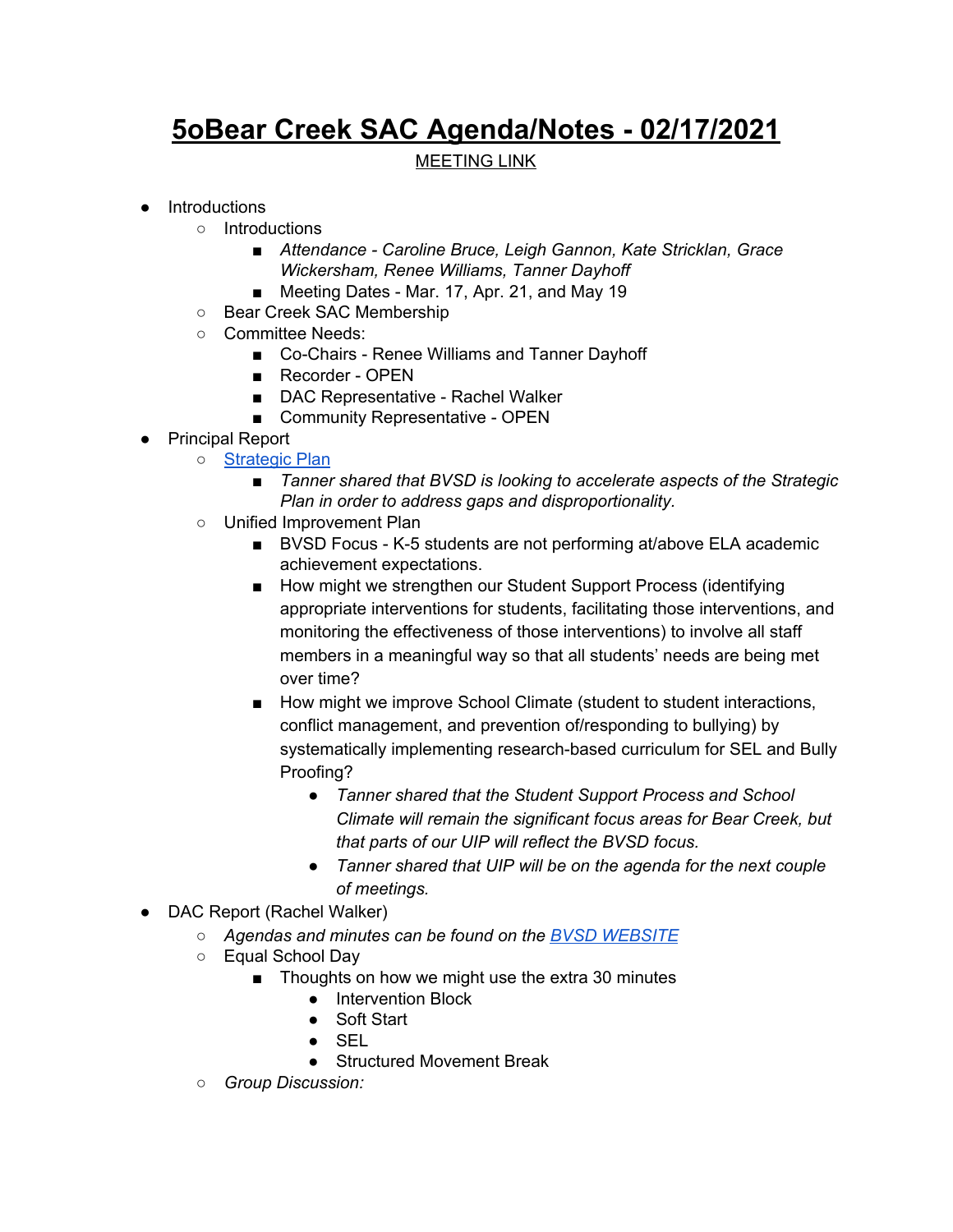- *■ Group members shared a preference towards an Intervention Block. Renee shared the acronym of "WIN - What I Need."*
- *■ The team discussed that while a soft start may seem appealing (and will be discussed by BVSD), we should be using the extra time with purpose.*
- *■ It was asked if one day a week might be used for something else, like SEL or movement. Tanner committed to bringing this back to teachers.*
- *■ Tanner shared that this topic will be on the agenda in future conversations.*
- Literacy Data and Impacts of COVID-19
	- Fall iReady 3yr [Comparison](https://drive.google.com/file/d/144zr-YtHzlEsJyPxirxrQglLKhXYXdHu/view?usp=sharing)
	- Winter iReady 3ryr Comparison
		- *■ Not yet available - will revisit in March*

SAC Responsibilities: Colorado State Statute **[22-11-402](http://www.lpdirect.net/casb/crs/22-11-402.html)** established SAC powers and duties. SAC responsibilities include the following:

-------------------------------------------------------------------------------------------------------------------------------

- Recommending to the principal of the school priorities for spending school moneys, including federal funds, where applicable;
- Making recommendations to the principal of the school and the superintendent concerning preparation of a school Performance or Improvement plan, if either type of plan is required;
- Meeting at least quarterly to discuss whether school leadership, personnel, and infrastructure are advancing or impeding implementation of the public school's Performance, Improvement, Priority Improvement, or Turnaround plan, whichever is applicable, and other progress pertinent to the public school's accreditation contract;
- Providing input and recommendations to the DAC and district administration, on an advisory basis, concerning principal development plans and evaluations;
- Publicizing opportunities to serve and soliciting parents to serve on the SAC
- Assisting the district in implementing at the school level the district's family engagement policy; and
- Assisting school personnel to increase family engagement with teachers, including family engagement in creating READ plans, Individual Career and Academic Plans, and plans to address habitual truancy.

SAC Membership: Each school is responsible for establishing a School Accountability Committee (SAC). Colorado State Statute **[22-11-401](http://www.lpdirect.net/casb/crs/22-11-401.html)** and BVSD policy (**[AE-R](https://www.bvsd.org/about/board-of-education/policies/policy/~board/a-policies/post/accountabilitycommitment-to-accomplishment-regulation)**) determine membership requirements. Each SAC should consist of at least the following seven members:

- The principal of the school or the principal's designee;
- At least one teacher who provides instruction in the school;
- At least three parents of students enrolled in the school
- At least one adult member of an organization of parents, teachers, and students recognized by the school; and
- At least one person from the community
- *● Note: A person may not be appointed or elected to fill more than one of these required member positions in a single term. The number of parents must exceed the number of representatives from the group with the next highest representation. Finally, SACs must select one of their parent representatives to serve as chair or co-chair of the committee.*